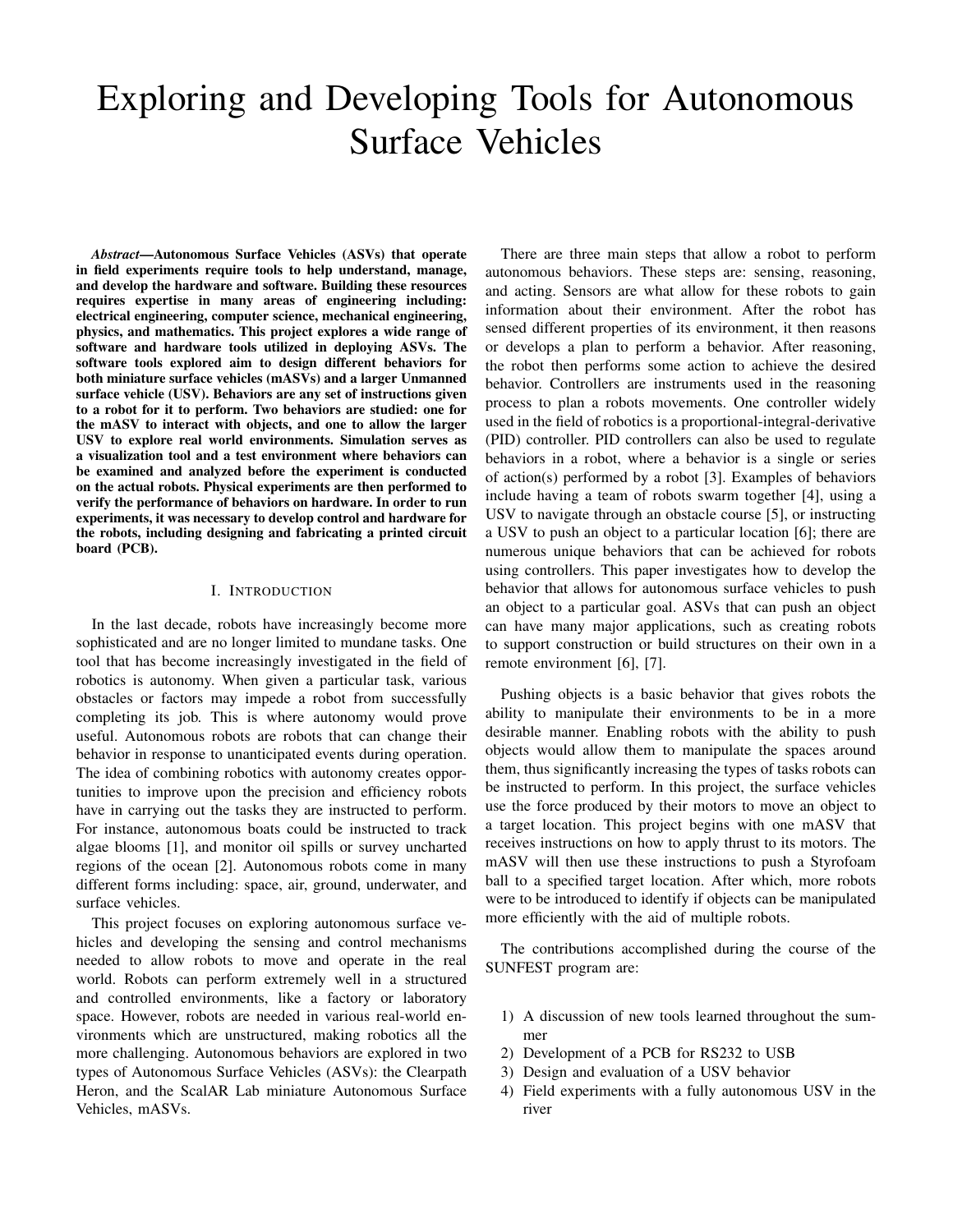# II. BACKGROUND

Experimental robotics requires hardware and software to work together to enable a robot to move and sense in the world. This project focuses on learning about the software and hardware necessary to run experiments with robotic boats.

## *A. Robot Simulation*

One of the software related tasks this project covers is writing a python point robot simulator which uses a second order differential equation model of a robot's state [8]. This was extended to consider different control methods of multiple robots, for example potential fields [4] and PID controllers [3], to generate different robot behaviors. In addition, this work involves writing python code to control the miniature Autonomous Surface Vehicles (mASVs) for experimental testing. Finally, this project covered the foundations of the Robot Operating System (ROS) and applying those skills to develop nodes which can control a larger Unmanned Surface Vehicle (USV).

# *B. Robot Control*

PID controllers utilize a closed loop feedback mechanism that allows them to generate output commands to a robot for more precise operations [3]. Utilizing the information from the sensors, controllers can adequately make adjustments to the robot to achieve the desired behavior. This would be very useful for instance if a surface vehicle needed to move to a specific location. The vehicle could initially be on track to get to the desired destination, however during this process, the vehicle may veer off course as a result of drag or some other impediment. A PID controller allows the surface vehicle to automatically adjust itself using the data it obtains from its different sensors. In this case the vehicle could use it's GPS sensor to relay information about the vehicle's current position to a controller. The controller could then output adjusted motor commands to correct the vehicle's course. PID controllers are not only useful for keeping a surface vehicle on course, but have many other practical applications such as controlling temperature, pressure, angular speed and many other properties.

# *C. Robot Hardware*

This project also involved building electronic components to improve the wiring on the Clearpath Heron USV. This consisted of designing, testing, and installing a printed circuit board which allows more sensors to be connected to the Clearpath Heron USV [9]. Through this process, critical information about sensor functionality and application was acquired to identify how robots can utilize sensors to improve their behaviors.

# III. METHODOLOGY

## *A. Robotics Tools*

Autonomous Surface Vehicles depend on many different systems to ensure they run properly. In this project, one of the primary software-related tools utilized was a framework called

Robot Operating System (ROS) [10]. ROS is an open source software framework that is used to design software for robots. This project utilized ROS to handle message-passing from the robot to the programmers algorithm. ROS is important for this project because it allows access to read in different properties of the robot as well as send instructions to the robot to execute. ROS uses "topics" to divide up different properties of a robot. A ROS topic acts as a channel through which information can be read from or sent through. For example, the command "rostopic echo /position" tells ROS to get the information about the robots current position, while the command "rostopic pub position [given location]" tells ROS to publish a command to the robot to go to the given location. ROS plays a key role in this project by setting up the framework necessary for communication to the autonomous surface vehicles. ROS is supported for linux based systems, however this project is conducted primarily using a virtual machine.

Robotics is a highly collaborative field, and as a result, version control is a integral part of this project. Github is the designated version control software used in this project. It is used to store code and access the necessary repositories to run the experiments on the autonomous surface vehicles.

# *B. Design and Production of a PCB*

This project covers a hardware related tasks, which includes designing a printed circuit board (PCB) for the Heron. The purpose of the PCB is to allow for multiple peripheral devices or sensors to be connected to the Heron. The Heron uses RS232 signals, which are a widely used communication protocol. However, most modern sensor devices now use a Universal Serial Bus (USB) communication protocol, as it is a more simple and efficient form of communication [9]. The problem is that the Heron and the sensors communicate using different protocols. The solution is to develop a PCB to convert RS232 signals to USB, extending the number of additional sensors that can be added to the Heron. The PCB design used Kicad, an open source software for electronic designs [11]. To begin fabricating the RS232 to USB converter, a schematic is created. The schematic consisted of all the electronic components necessary to build the PCB. A list of components can be found in the appendix.

After designing the schematic, a footprint of the PCB is created. During the footprint process, copper tracks and copper fills are placed down onto the board. Copper tracks act as the wiring for each component, while copper fills are large areas of copper that allow for easier tracing for similarly traced components. Once all the copper traces and fills are placed, a check is done to ensure all the components are connected correctly. Examples of these diagrams can be found in Figure 1.

Once everything is properly connected, the footprint for the PCB is shipped to a manufacture and the components are ordered. The PCB is soldered together following the outline in the footprint.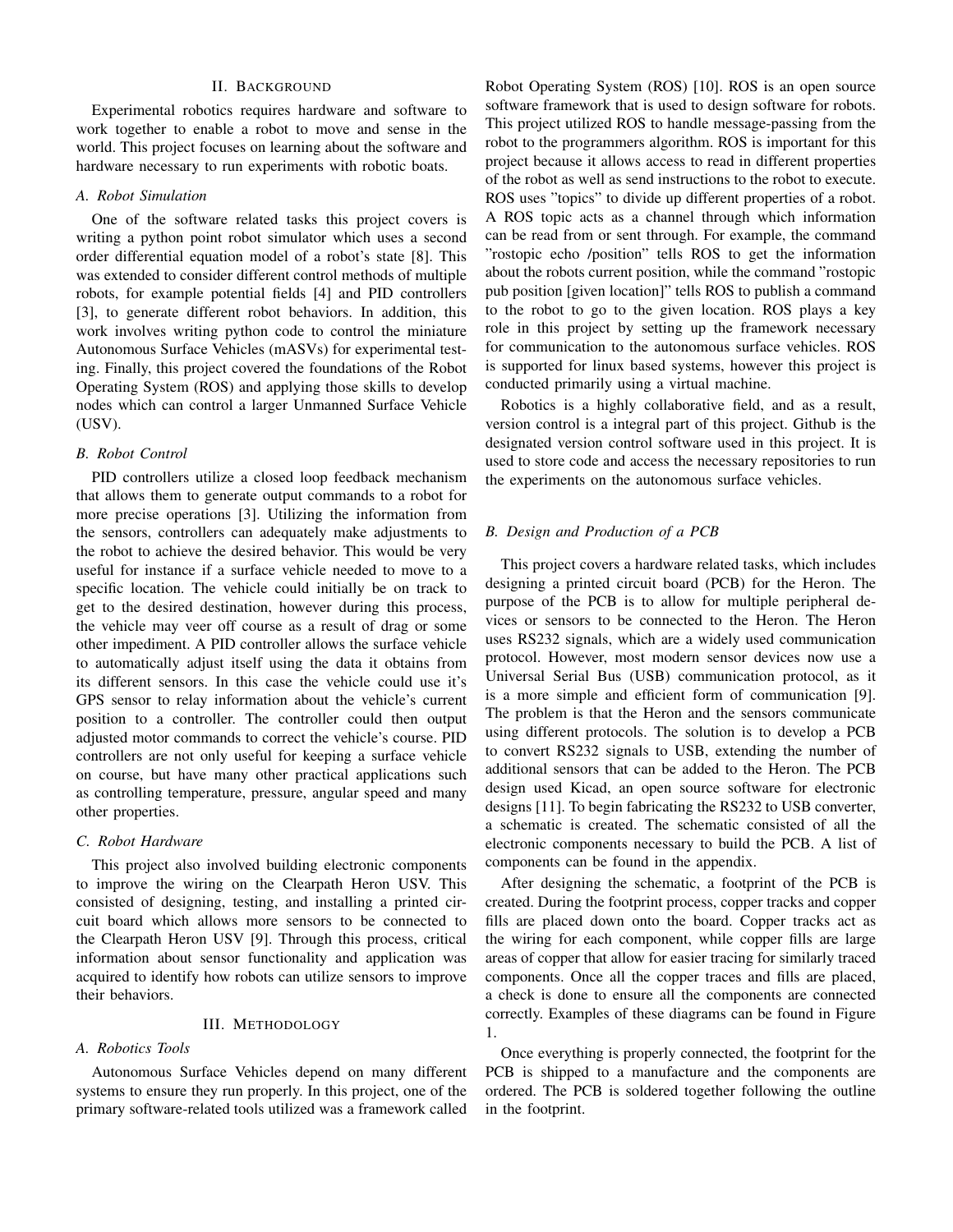

Fig. 1. Top left is schematic of PCB, top right is the footprint, bottom is digital 3D view of PCB

# *C. Unmanned Surface vehicle Behavior Design*

*1) Simulation Framework:* A simulation is developed in Python and utilizes two libraries, namely PyGame for visualization and Pymunk for physics handling. The simulation consists of three main elements: an object, a boat object, and the target position. The generic object should initially be stationary and able to respond to collisions, the boat class's velocity and heading should be controllable, and the target position should be a stationary point in the simulation environment. In the simulation, a pushing behavior is defined for the boat object. This behavior is just a function that orients and moves the boat object in a manner that gets the generic object closer to the target destination with each time step. The purpose of this simulation is to aid in testing the behaviors before they are implemented on a miniature surface vehicle.

# *D. Pushing an Object*

There are three steps to perform a pushing behavior, Figure 2. An overview of these steps are as follows:

- 1) Find the vector from the center of the object to the target position. There are many different ways to find this vector, but the most straight forward method is to subtract the target position from the objects position. The outcome of this operation will result in the desired vector, pointing from the center of the object to the target position. This vector is useful because it provides information about the magnitude and direction the object needs to move to reach the target position.
- 2) After identifying the vector, the next thing to find is the starting position of our boat object. To find this position, take the vector from step one, normalize it and flip it in the opposite direction (this is accomplished by multiplying it by -1) to ensure that the starting position is behind the object to be pushed. The vector can then be scaled using the dimensions of the boat object to prevent the boat from colliding with the object. After

finding the starting position, orient the boat towards this position and move it to the start.

3) After the boat has successfully made it to the starting point, we will need to utilize the original vector from step one. The goal is to have the boat push the object directly along the vector from the object to the target position. The boat's position is already aligned with this vector, so all that is left to do is ensure that the orientation of the boat is facing the object and activate the motors to provide the boat with acceleration to push the object towards the target position.



Fig. 2. Illustration of vectors used for pushing behavior

*1) Surveying Behaviors:* A different high fidelity simulation framework, ROS Gazebo, is used to design surveying behaviors for a larger ASV. The specific surveying pattern is to traverse a desired area along the Schuylkill River in a lawn mower pattern. This section discusses the function created to generate the waypoints in a lawn mower pattern along the river.

The waypoint generator takes in as argument the  $(x, y)$ coordinates of a four-sided boundary. The function assumes that the given boundary is a convex quadrilateral and returns a list of waypoints within this quadrilateral in the shape of a lawnmower pattern. The function allows the user to specify how many legs of the lawn mower pattern are desired, as well as, the direction to draw the pattern in, vertically or horizontally.

To begin, it is important to distinguish between the attributes of a vertical lawn mower pattern and a horizontal one. A vertical pattern would alternate from top to bottom (or vice versa) and would have shorter horizontal segments. A horizontal pattern would alternate from left to right (or vice versa) and would have shorter vertical segments. This paper will mainly discuss the algorithm used to generate the vertical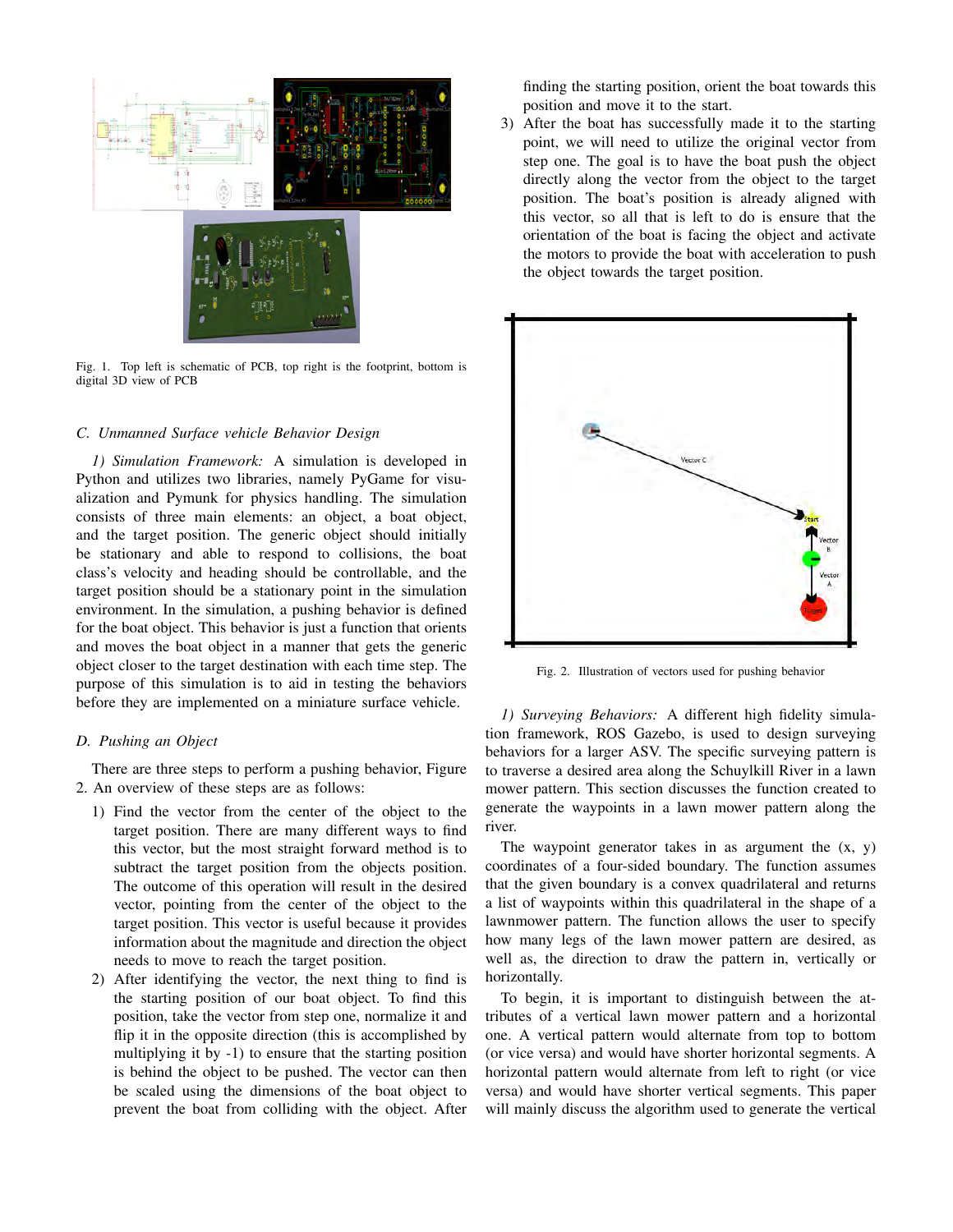lawn mower pattern, but the horizontal pattern can be created using a similar technique.



Fig. 3. Example of vertical and horizontal patterns. Left vertical, Right horizontal

For any vertical lawn mower pattern being drawn on a quadrilateral course, the waypoints will lie on two vectors: vector A and vector B. These vectors correspond to two opposite sides of the given course. The function assumes that the vector A is pointing from coordinate 1 to coordinate 2 and the vector B is pointing from coordinate 4 to coordinate 3. To determine how many points each vector should have, the function utilizes the specified number of lawn mower patterns the user entered. After the first lawn mower pattern, each pattern needs 2 additional points to be considered a complete pattern. Thus, the equation for the total number of points needed to achieve the desired amount of patterns is as follows:

$$
T = 2 + (2 \ast P) \tag{1}
$$

where  $T$  is the total number of waypoints, and  $P$  is the number of desired patterns.

To find the number of waypoints on each vector, the total number of waypoints (which will be an even integer) is divided in half. This ensures both vector A and B will also have an equal number of points on both sides. The function will then divide the length of each vector by the number of points on each respective side. This will tell the function the length of each sub-segment on a given vector. This length will be used to ensure that each point along a given vector will be equally distanced away from other points along that same vector (It is important to note that the sub-segment length should be calculated twice, once for vector A and another for the vector B). The function will start at coordinate 1 and generate points in the direction of coordinate 2 that are all equal distanced away from each other. These points will then be stored within an array, and in the end, the function will have a array of points along vector A. The same process should be repeated for the vector B, which is the vector pointing from coordinate 4 to 3. At the conclusion of this process, there will be two separate arrays that contain points that lie along two opposite sides of the given course.



Fig. 4. Illustration of how lawn mower pattern is created

Finally, a third array is created which will serve as an ordered array of all the waypoints. This array is populated using the arrays that contain points along vector A and vector B. As seen in figure 4, for a vertical pattern, the function uses one point from the vector A, then one from vector B, before alternating to use one point from vector B, then one from vector A. The function arranges the third array in this manner by alternating between which array it pulls from first. For example if array A is the array of points along vector A, and array B is the array of points along vector B, then if the function first pulls from the array A before array B, then the next time it will pull from array B before array A.

At the end of this process, the function will return an array of ordered waypoints that follow a lawn mower pattern constrained within the specified boundary. Examples of the lawn mower function can be found in Figure 7

# IV. EXPERIMENTAL SETUP

#### *A. Miniature Autonomous Surface Vehicles*

Miniature autonomous surface vehicles (mASVs) are unmanned mobile robots that utilize differential drive to move around an environment. These mobile robots were developed in ScalAR lab and are placed in a  $\approx 3x4x2$  meters tank. The mASVs consist of two motors, an arduino, a rubber lid, and a hull to house all the components. The arduino is used to directly control the mASV's motors. The arduino outputs commands to the motors, telling each one how fast it should spin. The turning of the motors generate thrust and allow distinct movements to be performed by the mASVs. In addition, the arduino can receive remote commands from an Digi XBee. An Xbee is a device that can remotely communicate with an arduino via WiFi. The purpose of this setup is to connect the Xbee to a computer which will then be able to send instructions to the arduino on how to move the mASVs motors.

A mASV's movement is determined as follows:

• When the left motor spins at a faster rate than the right motor then the mASV will turn right.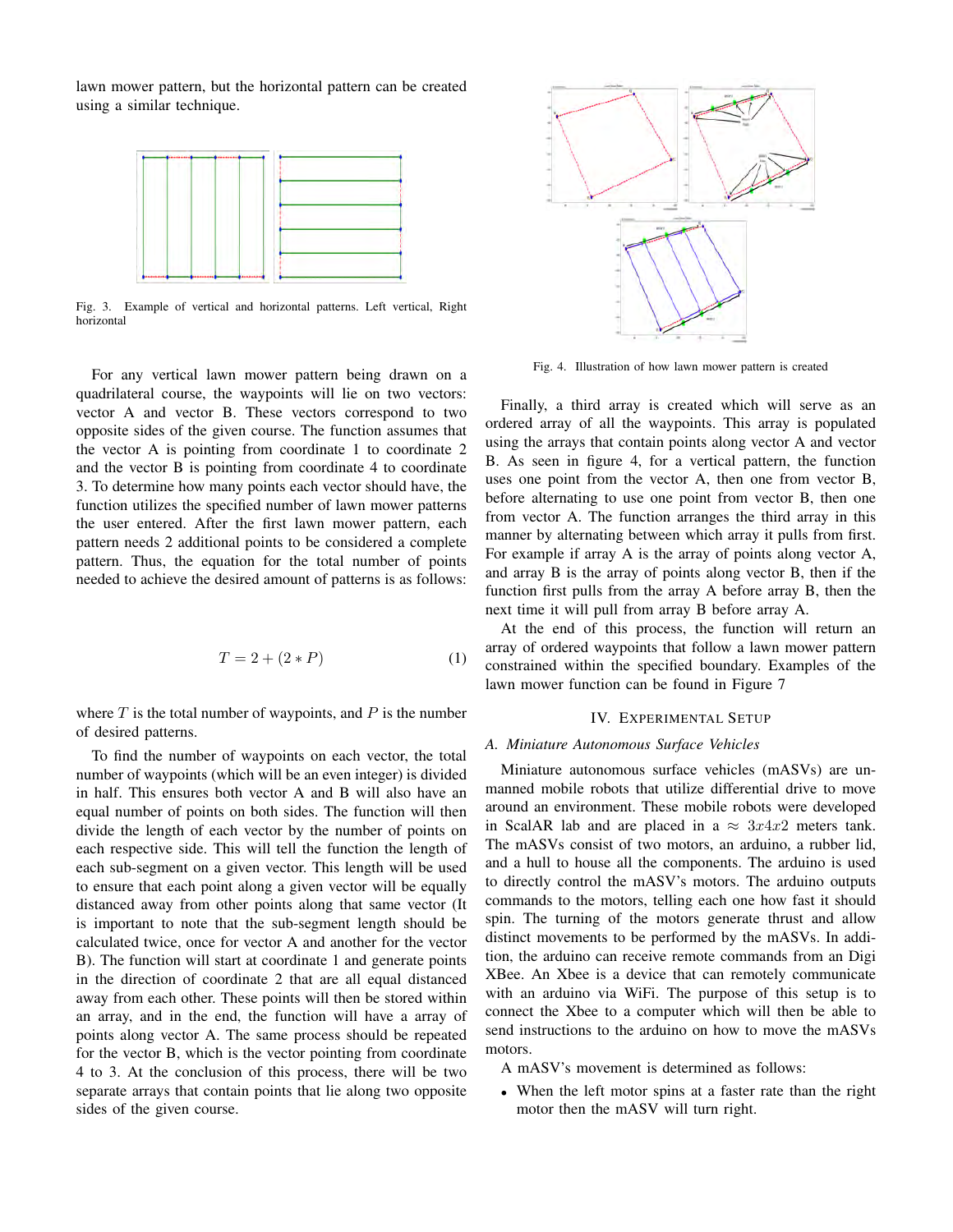- Similarly, when the right motor spins faster than the left, the mASV will turn left.
- When both motors spin at the same rate and in the same direction, the mASV will move forward.

(Note: While there are many more movements that can be achieved, for the purpose of the project these are the three focused on)

While the mASVs have the ability to move freely in a given space, as stated earlier, in water, there are many impediments to a surface vehicles movements. To counteract this, a PID controller is implemented. For the PID controller to work properly, it needs information about the mASVs geometry. To obtain this information a motion capture system is mounted above the tank to track the orientation and position of the mASVs. The motion capture system used in this project is Optitrack, created by NaturalPoint, Inc, and the software used to interact with the capture system is Motive. The Motive software streams data about a rigid body - in this case the mASVs, which is then published in a ROS node. After properly setting up the Optitrack and the Motive software, the full state of the mASV is used by the PID controller. This information can then be used to derive the angular and linear velocities of a mASV. In Python, a boat class is implemented to track information about a single mASV. The boat class has four main methods:

- 1) "update\_boat\_state" Updates the state of the boat every time data is received from the Optitrack
- 2) "set\_desired\_speeds" Sets the desired velocity and heading of the mASV.
- 3) "boat pid" PID controller that outputs motor commands to obtain desired position and heading.
- 4) "send\_command" This method is responsible for sending motor commands to the Xbee to send to the remote Arduino on the mASV.

The PID controller will ensure that the desired velocity and heading is achieved by the mASV. With this setup a proper closed loop control is achieved; if the boat veers off course, it will now be able to correct its self, and properly complete the instructions it was given. Using this set up, the pushing behavior can now be implemented and executed by the mASV.

## *B. Heron*

The Heron is ScalAR lab's larger USV. It was developed by Clearpath Robotics and is equipped with various sensors that can be used for a variety of different experiments. Some sensors on board the Heron include a GPS, IMU, camera, and depth sensor. The Heron is a pontoon boat, with water jet propulsion that allows it to move around in an aquatic environment. It can be controlled manually using its remote controller or autonomously by sending it commands. To achieve autonomy, the Heron uses a ROS based autonomy framework. For example, a user can obtain information about the depth sensor, position, or velocity of the boat. In addition to reading from these ROS topics, the user can write commands to these topics as well, allowing users to manipulate different properties within the Heron.

## V. RESULTS

## *A. Miniature Autonomous Surface Vehicles*

The mASV experiments were not finished due to time constraints. However, the simulation results show that the procedure descried earlier for pushing objects was effective. As seen in Figure 5 the distance between the object and the goal decrees over time as the robot pushes the object to the goal.



Fig. 5. Distance Error vs Time

# *B. Heron Field experiments*

The Heron had many moving components. This work focused on the development of a PCB and generating waypoints.

*1) PCB Final Result:* A limited amount of sensors could be connected to the Heron at a given time, since it used a RS232 protocol to transmit data. However this issue was resolved after creating a printed circuit board to convert RS232 signals to USB. Figure 6 shows the completed PCB used on the Heron.



Fig. 6. Image of assembled RS232 to USB Converter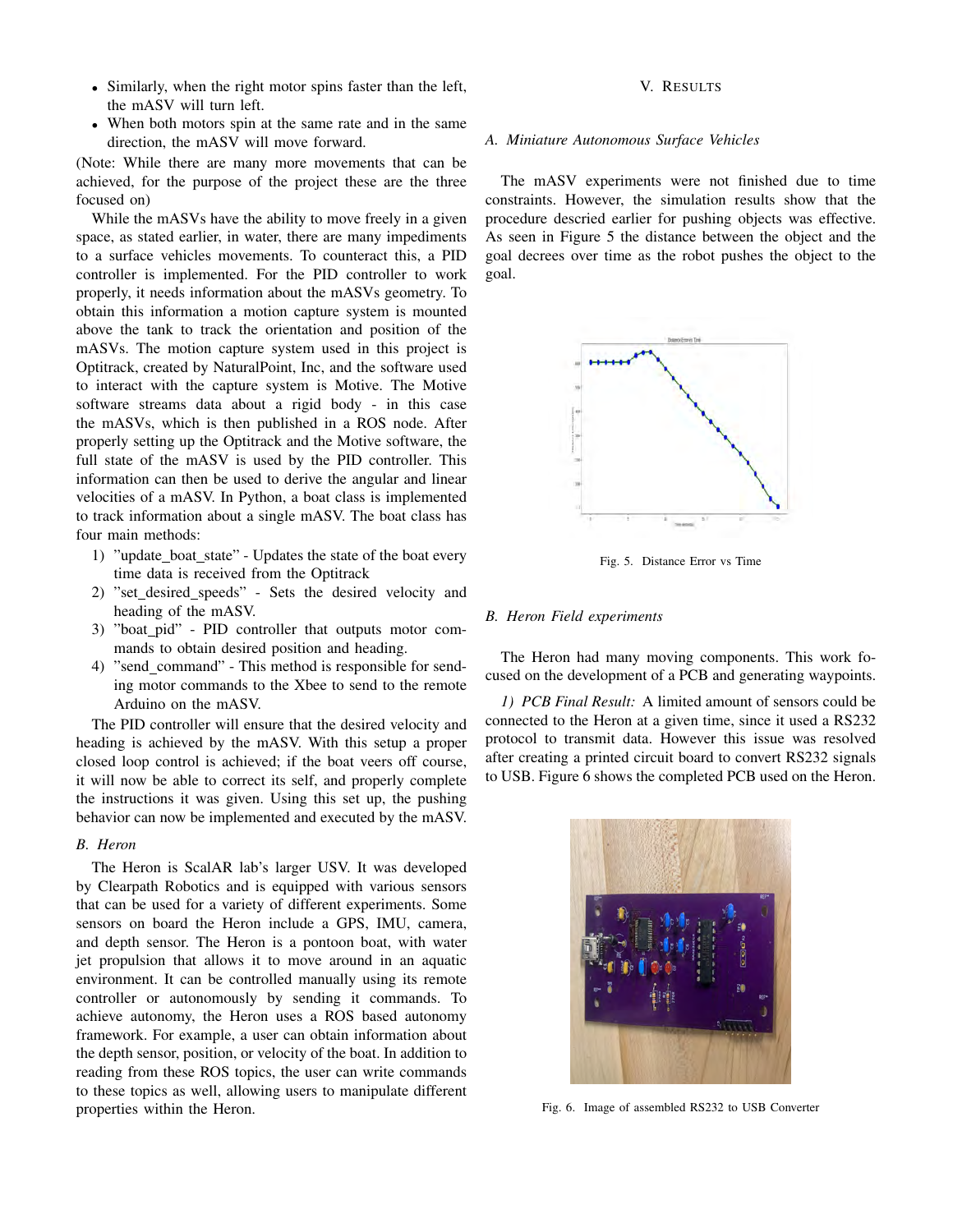

Fig. 7. Example of other lawn mower patterns on quadrilateral courses

Experimental Data 07/28/2021



Fig. 8. Red line is the point to point path between supplied waypoints. The black line is the trajectory the boat took.



Fig. 9. 3D reconstruction of Schuylkill riverbed using depth sensor

*2) Heron Surveying an Environment:* Overall, many improvement have been made to the Heron to create a powerful tool for research. The Heron is now equipped with a fully functional depth sensor, IMU, GPS, camera, and other sensors that allow it to collect useful data about its environment. More sensors can now be connected to collect more information about the boat's environment. In addition, the boat can now perform autonomously, meaning it can carry out much more complex tasks and more properly adjust to unexpected events in its environment. Following waypoints while mapping the riverbed of the Schuylkill river was just one example of the Heron's use case. This fully function autonomous surface vehicle can collect a wide array of sensor data which can be used to: map the river bed, understand water currents, capture salt fronts or other time varying properties of the river.

The first results demonstrated that the robot was able to collect data from ROS topics. More specifically, the depth sensor ROS topic needed to be examined for accuracy. To do this, the boat was placed in the Schuylkill river and driven manually around the river. After driving the Heron in an open loop square, a 3D plot of the depth sensor data was generated using matlab. Using the depth sensor ROS topic, the plot accurately reconstructed the riverbed, Figure 9

The next task was to get the Heron moving autonomously. To achieve this, another PID controller was implemented to maintain the desired behavior. The PID controller, similar to the mASVs, controlled the position and heading of the Heron. In contrast to the mASVs, the Heron contains an internal GPS to acquire information about its position, and a IMU that outputs information about the boats orientation. To achieve the best performance in the PID controller, the sensors were tested for accuracy. Finally, to test autonomy, the lawnmower waypoint generator was used. The function generated a list of coordinates for the Heron to autonomously follow. In the end, the boat was successfully able to follow the lawnmowerpatterned coordinates, while utilizing its depth sensor to map out the Schuylkill river, Figure 8.

## VI. DISCUSSION

One of the important questions that arose throughout this project was regarding the fidelity of a simulation. Simulations are important as they provide visualizations and a general understanding of how a robot will perform if given the same commands in the real world. While simulations play an important role in robotics, an important question to address is how realistic does a simulation need to be before considered "good" enough. A simulation's fidelity has to do with how well the simulation imitates what will happen in the real world. When designing a simulation for the mASVs, various properties could be included such as modeling the drag force of water, or realistic collisions. While adding all these properties that are found in the real world add more fidelity and complexity to the simulation, it comes at the price of time. Mimicking the real world within a simulation can quickly become time consuming, and in most cases it is impossible to model every phenomenon possible in an experiment. Instead a threshold should be set in place to asses whether or not a simulation is "accurate" enough to give a reasonable conception of what will happen in an experiment. In this project, the simulation only modeled what was vital to the experiment. For the mASVs pushing behavior, collision between the boat and the Styrofoam object only needed to be modeled. To handle this, Pymunk, a simple physics engine, was used to model how the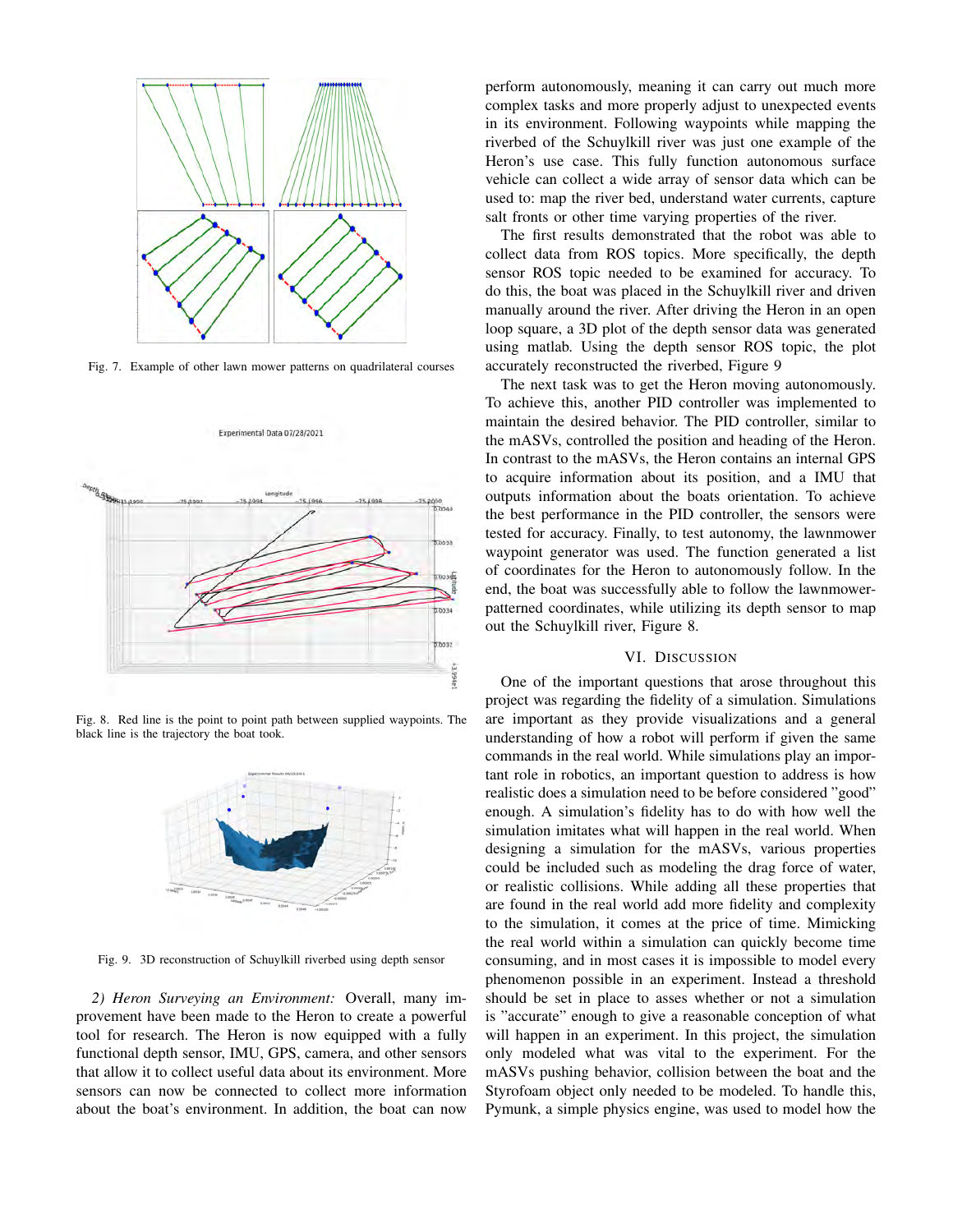object would move based on collisions with the boat. While complex/realistic simulations are a great tool for testing out ideas, it is important to balance accuracy with efficiency as well.

One distinct problem arose during mASV pushing objects simulation evaluation. Depending on where the boat is placed, this procedure could result in the boat colliding into the Styrofoam object to get to the "start" position. Since the start position is found by flipping the vector pointing from the Styrofoam object to the target position, if the boat is ahead of the Styrofoam object then Styrofoam object's position could intersect with the vector pointing from the boat to the start position. This would result in the boat colliding with the Styrofoam object in an undesirable manner. The simulation revealed that, if this were to occur in the actual experiment, the boat could potentially push the Styrofoam in the wrong direction in an attempt to get to the starting position. To resolve this issue, one solution would be to drive the boat to a intermediate "start" position that is behind the Styrofoam object, but not on the vector pointing from the Styrofoam object to the target position. To do this, another vector can be created that is perpendicular to the vector pointing from the Styrofoam object to the target position. This vector should pass through the original starting position and should be scaled according to the Styrofoam objects size. If the boat travels to this intermediate point first before proceeding to the "start" point, then it should no longer collide with the Styrofoam object prematurely.

Field experiments highlighted another important question which is the importance of sensors. Sensing is an important aspect of humans life; it is through sensing that humans are able to interact with the world around them. For autonomous vehicles to interact with their environment, they too must also have the proper sensing mechanisms. It is important for robots to have accurate and reliable sensor data in order to ensure proper autonomous behavior. For example, the Heron had a faulty IMU sensor was able to completely disrupt the PID controller. The IMU sensor gave the controller wrong information about the orientation of the Heron, and as a result it was unable to properly perform the instructions given to it. The depth sensor produced a lot of noise in its readings, but after adjusting its position, this problem was resolved. Likewise, during UAV experiments, an uncalibrated sensor prevented the drone from properly taking off. In short, sensors are critical to the development of autonomous surface vehicles. As sensor technologies continue to advance, robots will be able to autonomously carry out more complex tasks in an efficient manner.

# *A. Lessons Learned*

This project explores some of the interdisciplinary aspects of research in Robotics. Robotics is a field that requires a combination of principles from other fields such as mechanical engineering, electrical engineering, and computer science. As a computer science major, it was important to acquire skills and knowledge in both software and hardware in order to assist

with research within the field of robotics. Although software and hardware may seem to contrast one another, when brought together opens opportunities for for intricate and dynamic machines.

## VII. CONCLUSION

In conclusion, autonomy is a powerful tool for robotics. It allows robots to adapt and adjust to obstacles they may face within their environments. This project aims at presenting an interdisciplinary approach to exploring some of the tools needed to properly run experiments and test behaviors on autonomous surface vehicles (ASVs). A combination of simulations as well as physical experiments are incorporated into this work to test behaviors on ASVs, as well as verify them in the physical world. Sensor technologies are an important aspect of the field of robotics. As sensor technologies continue to advance, autonomous surface vehicles will become increasingly more precise and efficient in their behaviors, allowing more complex and dynamic tasks to be assigned to robots.

## VIII. APPENDIX

- *A. PCB Components*
	- 1) 1 FT232RL chip
	- 2) 1 MAX232EIN
	- 3) 2 100nf Capacitors
	- 4) 1 4.7uf Capacitor
	- 5) 1 10nf Capacitor
	- 6) 5 1uf Capacitors
	- 7) 1 Red LED
	- 8) 1 Green LED
	- 9) 1 Boost Converter
	- 10) 1 USB
	- 11) 1 Ferrite Bead

# IX. ACKNOWLEDGMENTS

I would like to thank University of Pennsylvania's SUN-FEST REU for the opportunity to work and gain valuable experience in the field of robotics this summer. Thank you to Torrie Edwards, my research mentor, for all your guidance and support throughout this program. Thank you Dr. Hsieh for being an incredible PI and allowing me to be apart of your lab this summer. Special thanks to everyone at ScalAR labs for incorporating me into the lab and making my experience an extremely valuable one. I would also like to thank the National Science Foundation for funding this program and making this opportunity possible (Grant Number 1950720).

## **REFERENCES**

- [1] K. G. Sellner, G. J. Doucette, and G. J. Kirkpatrick, "Harmful algal blooms: causes, impacts and detection," Journal of Industrial Microbiology and Biotechnology, vol. 30, no. 7, pp. 383–406, Jul 2003. [Online]. Available: https://doi.org/10.1007/s10295-003-0074-9
- [2] T. Salam and M. A. Hsieh, "Heterogeneous robot teams for modeling and prediction of multiscale environmental processes," arXiv preprint arXiv:2103.10383, 2021.
- [3] Y. Chung, C. Park, and F. Harashima, "A position control differential drive wheeled mobile robot," IEEE Transactions on Industrial Electronics, vol. 48, no. 4, pp. 853–863, 2001.